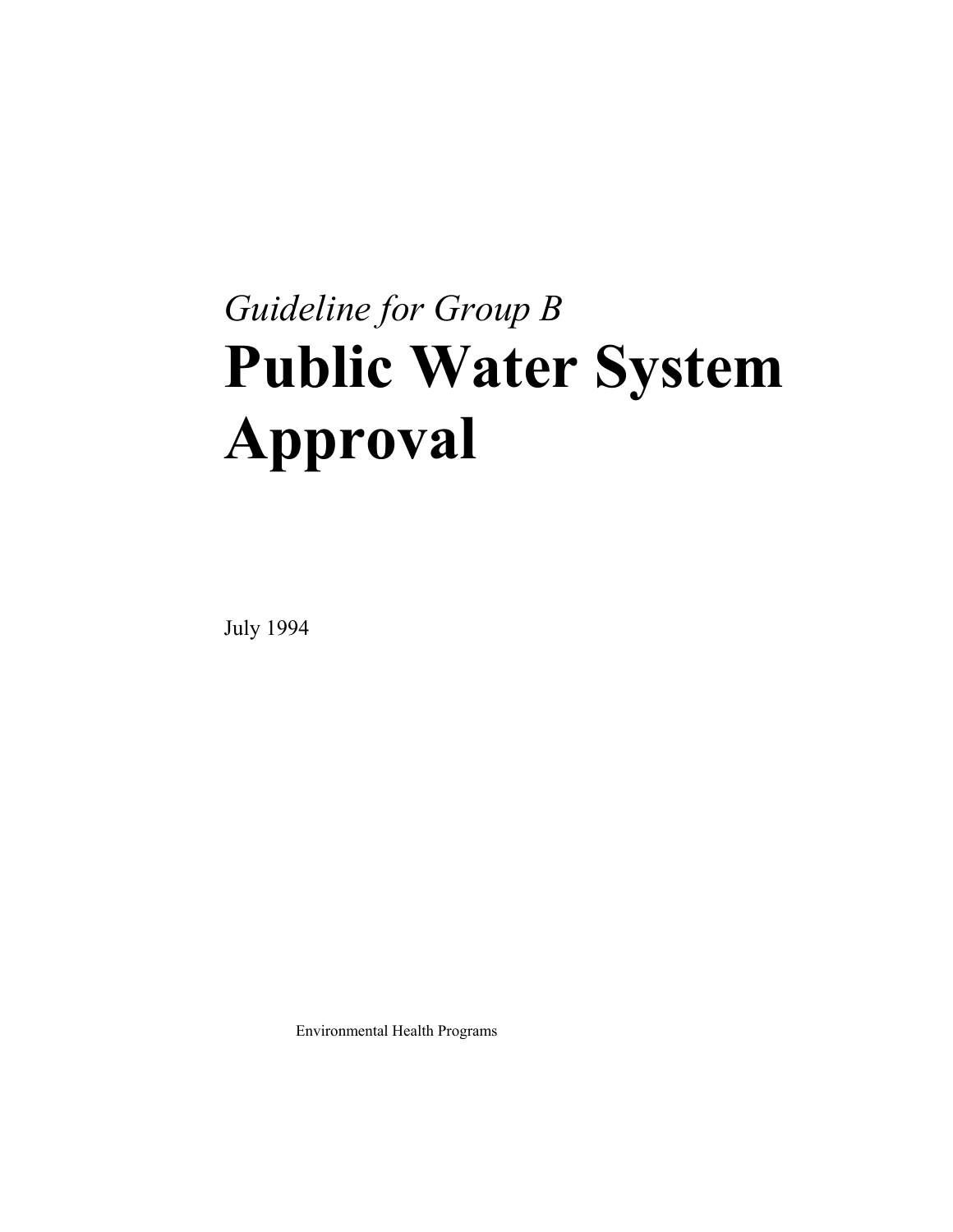## *Guideline for Group B*  **Public Water System Approval**

July 1994

 For more information or additional copies of this report contact:

 Division of Drinking Water Airdustrial Center #3 PO Box 47822 Olympia, WA 98504-7822

 (206) 753-3466 SCAN 234-3466 FAX 586-5529

 Bruce M. Miyahara Secretary of Health

 Dennis Campbell, Public Health Advisor Division of Drinking Water

 Richard Sarver, Environmental Planner Division of Drinking Water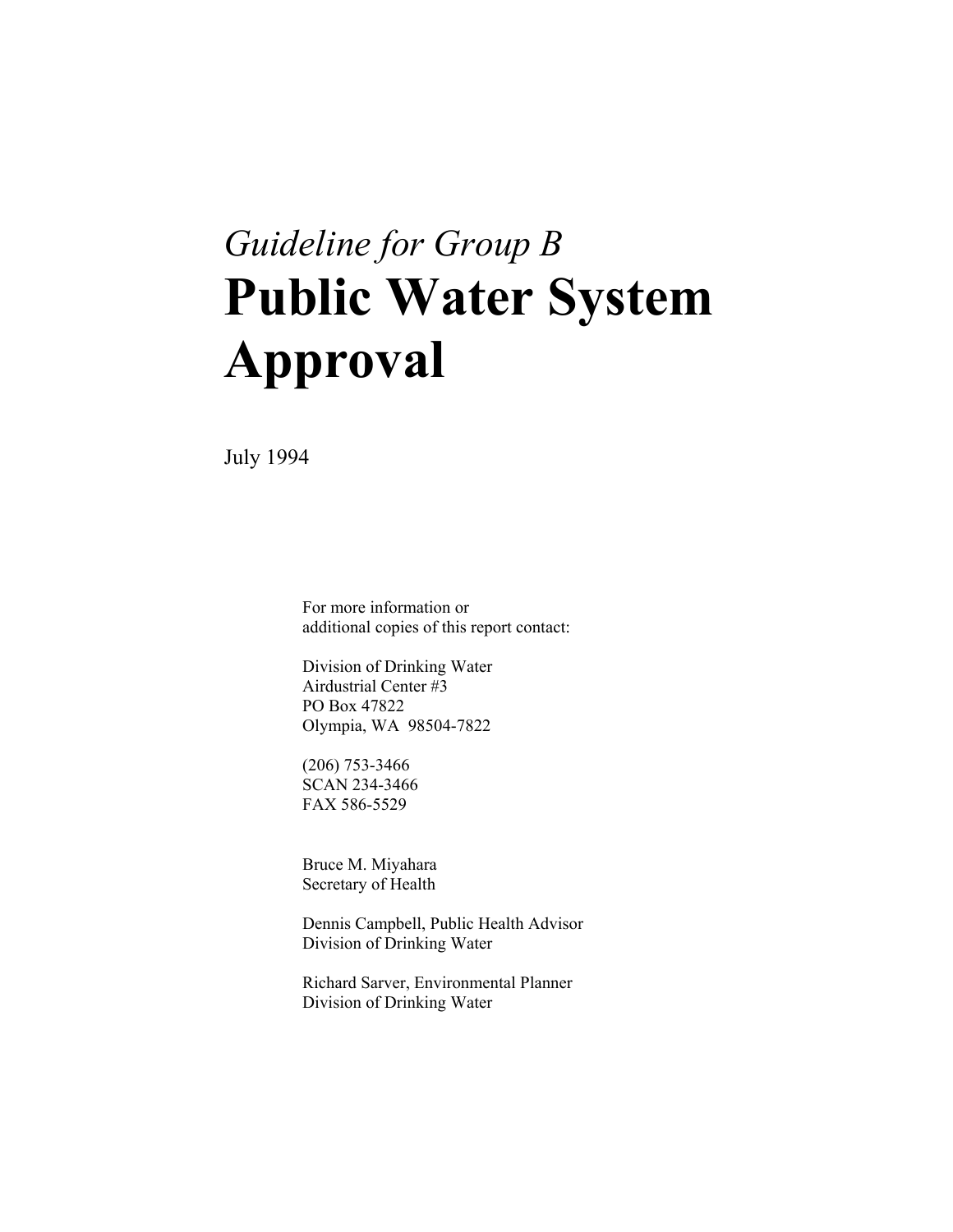## **Page Contents**

- 1 Introduction
- 3 Group B Water System Development Checklist

## **4 Group B Water System Workbook**

- 4 Group B Application Checklist
- 5 Section I
- 5 Part A: Basic Information
- 7 Part B: Ownership and Management
- 9 Part C: Water Source Approval
- 12 Section II
- 12 Part D: Water Source Information
- 13 Part E: Financial Viability Worksheet
- 14 Part F: Pump and Pumphouse Information
- 16 Part G: Pressure Tank/Storage Facilities
- 17 Part H: Treatment
- 18 Part I: Distribution System
- 18 Part J: Reliability

## **19 Appendix I**

- 23 Exhibit A Example Contact Letters
- 24 Exhibit B Example Water System Users Agreement

## **27 Appendix II**

## **46 Appendix III**

- 47 Notice to Future Property Owners
- 48 Declaration of Covenant
- 49 Restrict Covenant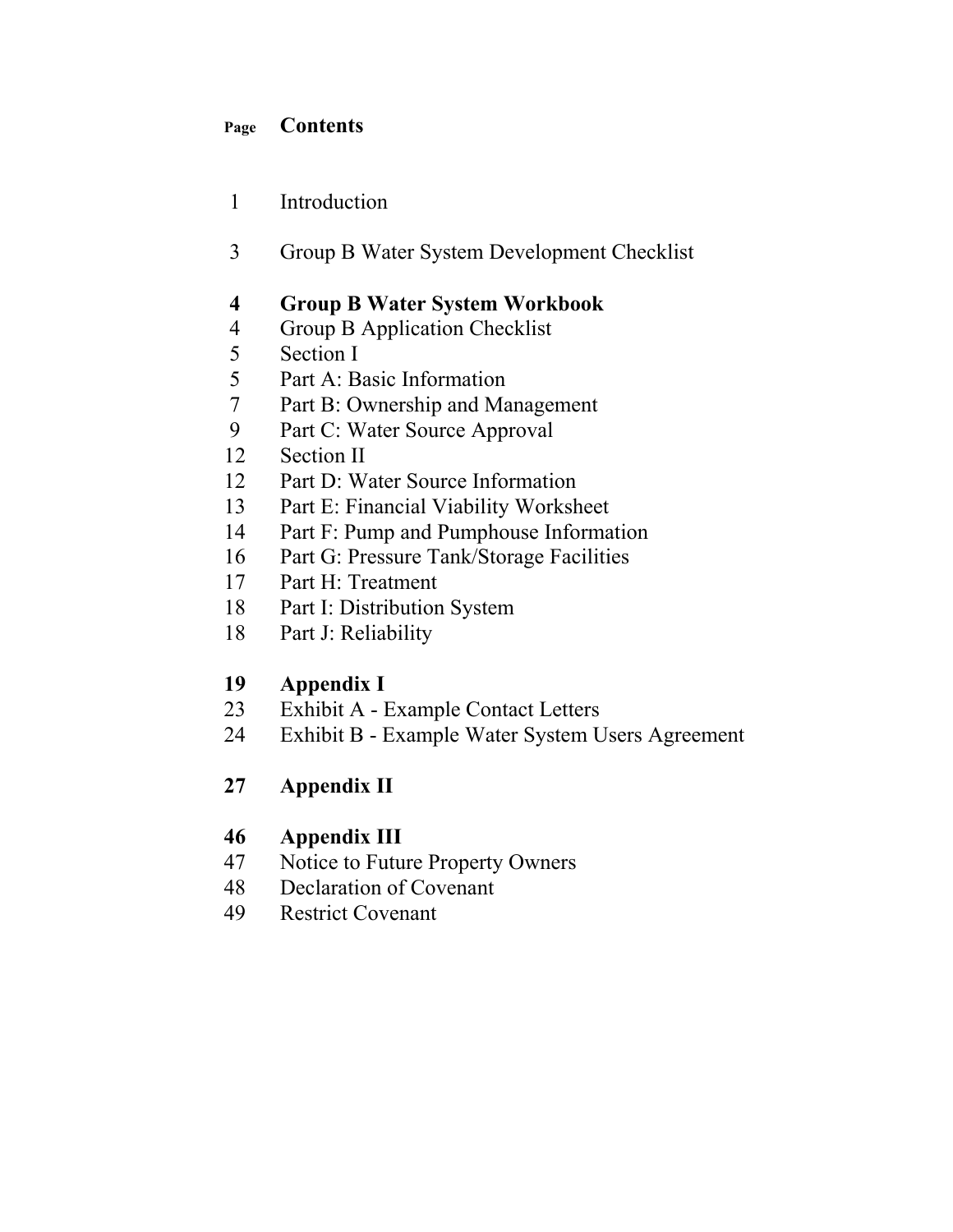## **Introduction**

A safe and reliable drinking water supply is of fundamental importance to our health and well being. This workbook is intended to help designers of Group B public water systems with less than 10 services ensure that the requirements of providing a safe and reliable drinking water supply and protecting public health are met. If you plan to expand your system to serve more than 9 residences or more than 24 people in the future, you are advised to proceed as if the system were a Group A public water system. Otherwise, you may find it far more difficult and expensive to meet your future system expansion plans, or even jeopardize your ability to expand at all. (See WAC 246-291-001 (3))

This workbook was designed for owners of rural residential water systems, which include most Group B applicants. If your system provides water to a business or other nonresidential use, or if this is an existing non-expanding system, the requirements for approval may vary. Restaurants, small businesses, churches, schools, government agencies and resorts are examples of small public water systems with their own unique design needs. In these cases or for existing systems, contact the Department of Health (DOH) or your local health department for special instructions.

Using this workbook will help simplify water system design and analysis procedures and help ensure compliance with the appropriate standards, requirements, and regulations. Equivalent information may be submitted in a different form if you choose. **As per WAC 246-291-040, all applications submitted to DOH for approval must be submitted by a licensed professional engineer (P.E.) unless the Department has delegated the authority to a local health department to review plans and design reports or the local health department has prescreened the application for completeness prior to forwarding to DOH for review.** We encourage all water system owners to obtain professional assistance in the design of their water system.

DOH and local health departments share responsibility for administering drinking water regulations for Group B public water systems in some counties. Therefore, when the term "department" is used, it refers to whichever agency is responsible in that particular county. Also note that the DOH-Division Of Drinking Water is a fee-supported program. This means that you will be charged a fee for the review and approval of the public water system application you submit. In some cases, local health departments may provide approvals for small systems. Local requirements and fees may vary. Contact your local health department or this office for more specific information.

*Owners of systems with more than nine connections or with special treatment requirements other than simple chlorine disinfection are required by Washington State Drinking Water Regulations (WAC 246-291-040) to hire a licensed professional*  engineer (P.E.) to design their systems and submit required documents to the Department of Health, and can not use this workbook.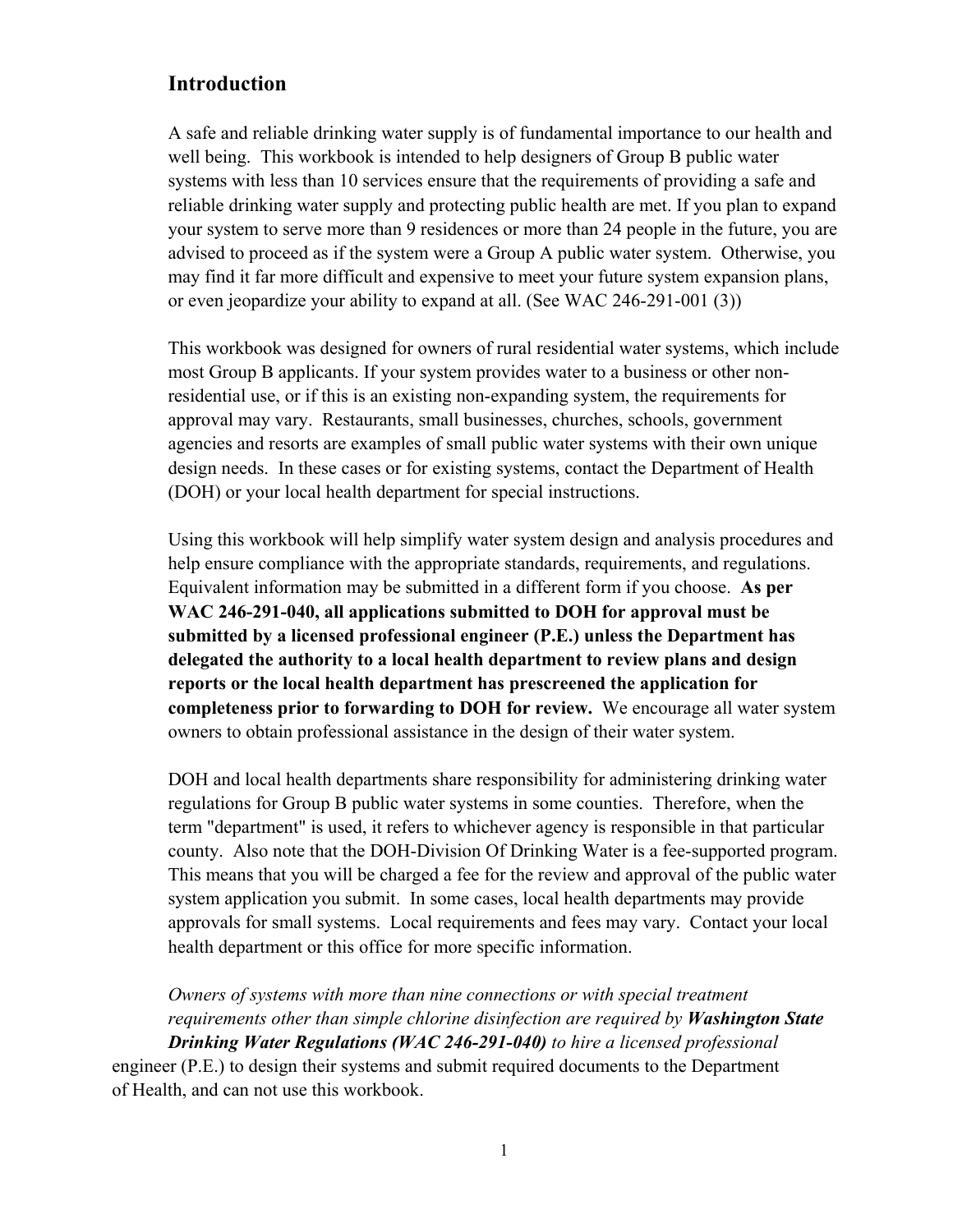Finally, care should be taken in the completion of this workbook/application. Prior to submittal for approval, copies of all worksheets and forms should be made, and kept in your permanent records. Some of the information will be helpful in the maintenance and operation of your system, and may make it easier to finance and/or sell your property.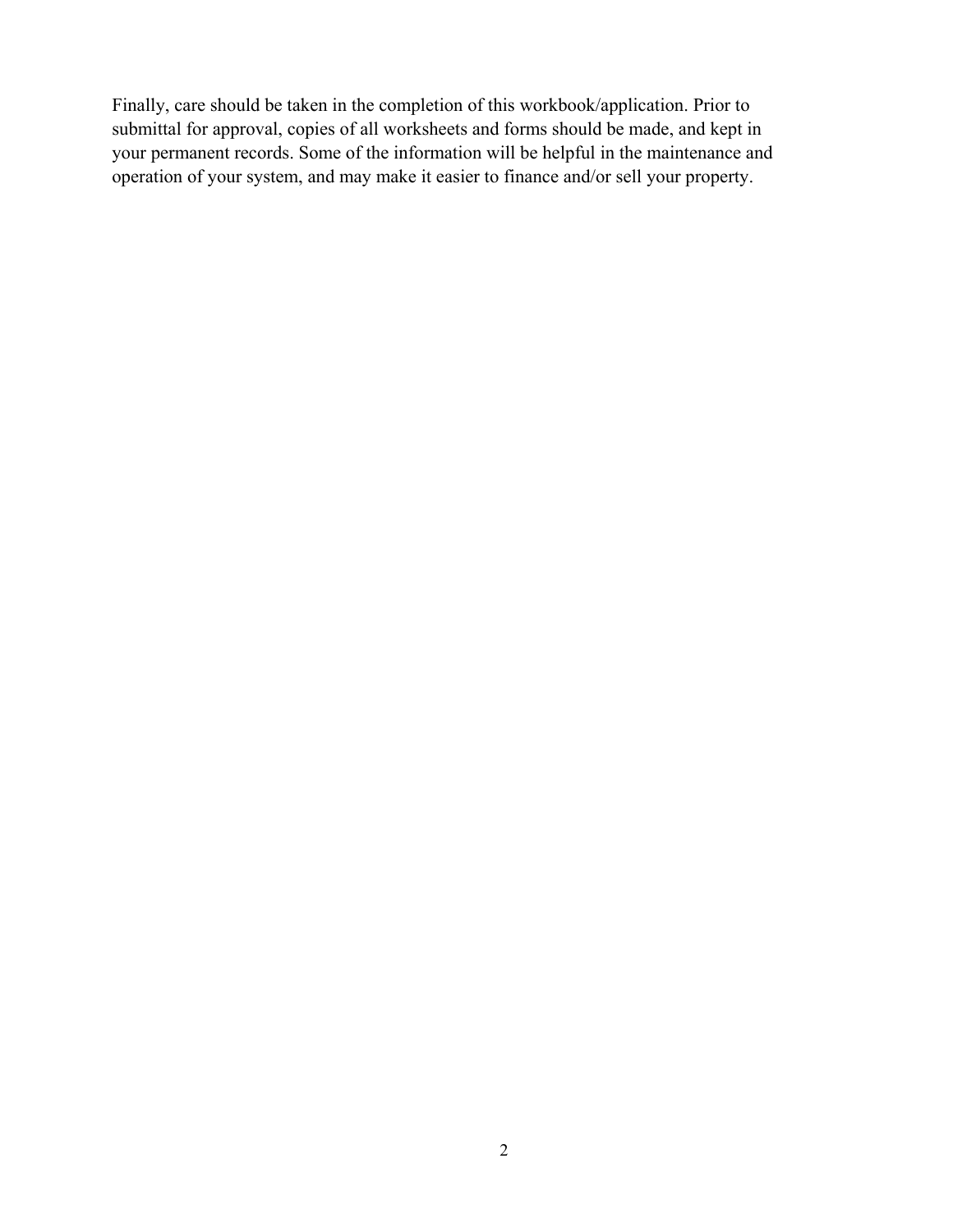#### **GROUP B WATER SYSTEM DEVELOPMENT CHECKLIST**

| <b>APPLICANT:</b><br><b>ADDRESS:</b> |                                                     |
|--------------------------------------|-----------------------------------------------------|
| <b>DAY PHONE:</b>                    | EVENING PHONE:                                      |
|                                      | <b>PROPOSED WATER SYSTEM NAME:</b>                  |
| <b>COUNTY:</b>                       |                                                     |
|                                      | <b>LOCATION: a. Cross Roads</b>                     |
|                                      | b. Quarter Section / Section / Township / Range     |
|                                      | S<br>$\mathbf T$<br>R                               |
|                                      | $1/4$ $1/4$                                         |
|                                      | SIZE: Number of Connections Population to be Served |

The items or documents checked below are necessary for formal State approval of all Group B Public Water Systems ranging in size from two to nine connections. All water quality tests must be conducted by state-certified laboratories. Fees will be charged for review and approval of this application and issuance of a system identification number. Some local health departments offer approvals for small systems. Requirements and fees may vary. **If this proposal is intended to gain approval for existing services and you do not propose to add any additional services, some of the following requirements may be waived.** Contact your local health department or this office for more specific information.

- **\_\_x\_\_\_ Water Right Permit (if required)**
- **\_\_x\_\_\_ Well Log**
- **\_\_x\_\_\_ Pump/Aquifer Test of Well**
- **\_\_x\_\_\_ Totalizing Source Meter**
- **\_\_x\_\_\_ Site Inspection Report**
- **\_\_x\_\_\_ Completed Group B Workbook**
- **\_\_x\_\_\_ Financial Viability Worksheet**
- **\_\_x\_\_\_ Vicinity and Service Area Sketch\***
- **\_\_x\_\_\_ System Layout Sketch\***
- **\_\_x\_\_\_ Protected Zone Sketch/Wellhead Protection Inventory\***
- **(All sketches can be included in workbook)**
- **\_\_x\_\_\_ Declaration of Covenant**
- **\_\_x\_\_\_ Restrictive Covenant (Required of any neighbor** ≤ **100 ft to the well)**
- **\_\_x\_\_\_ Water Facilities Inventory (WFI) Form**
- **\_\_\_\_\_\_ Other:**

#### **WATER QUALITY TESTS:**

- **\_\_x\_\_ Bacteriological**
- **\_\_x\_\_ Complete Inorganic**
- **\_\_\_\_\_ Volatile Organic Chemicals (VOC)**
- **\_\_\_\_\_ Synthetic Organic Chemicals (SOC)**
- **\_\_\_\_\_ Radionuclides**
- **\_\_\_\_\_ Pesticides**

Remarks/Notes: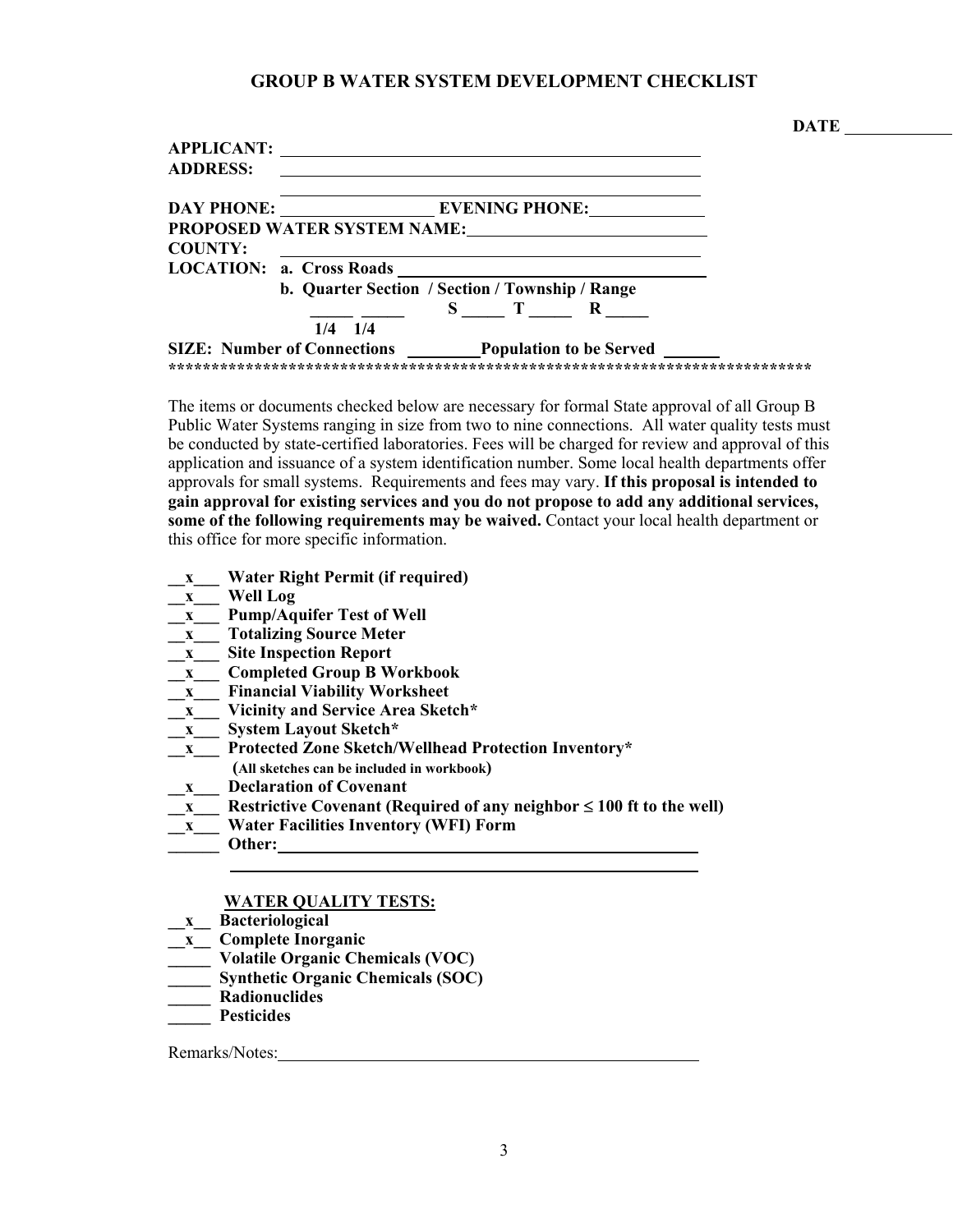## **GROUP B APPLICATION CHECKLIST**

## *SECTION I*

| PART A:                                  | <b>Basic Information</b>                                                                                                                                          |  |
|------------------------------------------|-------------------------------------------------------------------------------------------------------------------------------------------------------------------|--|
| <b>PART B:</b>                           | <b>Ownership and Management</b>                                                                                                                                   |  |
| PART C:<br><b>Source Site Inspection</b> | <b>Source Site Information</b><br><b>Water Right Permit (If needed)</b><br><b>Wellhead Protection Inventory</b><br><b>Source Location &amp; Protection Sketch</b> |  |
|                                          | <b>Sanitary Control Covenants (Signed, but not filed)</b><br><b>SECTION II</b>                                                                                    |  |
|                                          |                                                                                                                                                                   |  |
| <b>PART D:</b><br><b>Well Log</b>        | <b>Water Source Construction Approval</b>                                                                                                                         |  |
| <b>Pump Test Results</b>                 |                                                                                                                                                                   |  |
|                                          | <b>Water Quality Test Results:</b>                                                                                                                                |  |
| Coliform                                 |                                                                                                                                                                   |  |
|                                          | <b>Inorganic Chemical/Nitrate</b>                                                                                                                                 |  |
|                                          | *(Contact Local Health Department,                                                                                                                                |  |
|                                          | <b>RE: Specific Tests Required)</b>                                                                                                                               |  |
|                                          | Volatile Organic Chemical/SOC/Pesticides/etc. *<br>*(Required if vulnerable)                                                                                      |  |
|                                          | <b>Declaration/Restrictive Covenants-Filed</b>                                                                                                                    |  |
|                                          |                                                                                                                                                                   |  |
| <b>PART E:</b>                           | <b>Financial Viability Worksheet</b>                                                                                                                              |  |
| <b>PART F:</b>                           | <b>Pump and Pumphouse Information</b>                                                                                                                             |  |
| <b>PART G:</b>                           | <b>Pressure Tank/Storage Facilities</b>                                                                                                                           |  |
| <b>PART H:</b>                           | <b>Treatment (If applicable)</b>                                                                                                                                  |  |
| <b>PART I:</b>                           | <b>Distribution System</b>                                                                                                                                        |  |
| PART J:                                  | <b>Reliability Information</b>                                                                                                                                    |  |
|                                          | <b>Completed Water Facilities Inventory (WFI) Form</b>                                                                                                            |  |
|                                          | <b>Water Line, Well, Pumphouse Access Easements Recorded</b>                                                                                                      |  |
| <b>Title Notices Recorded</b>            |                                                                                                                                                                   |  |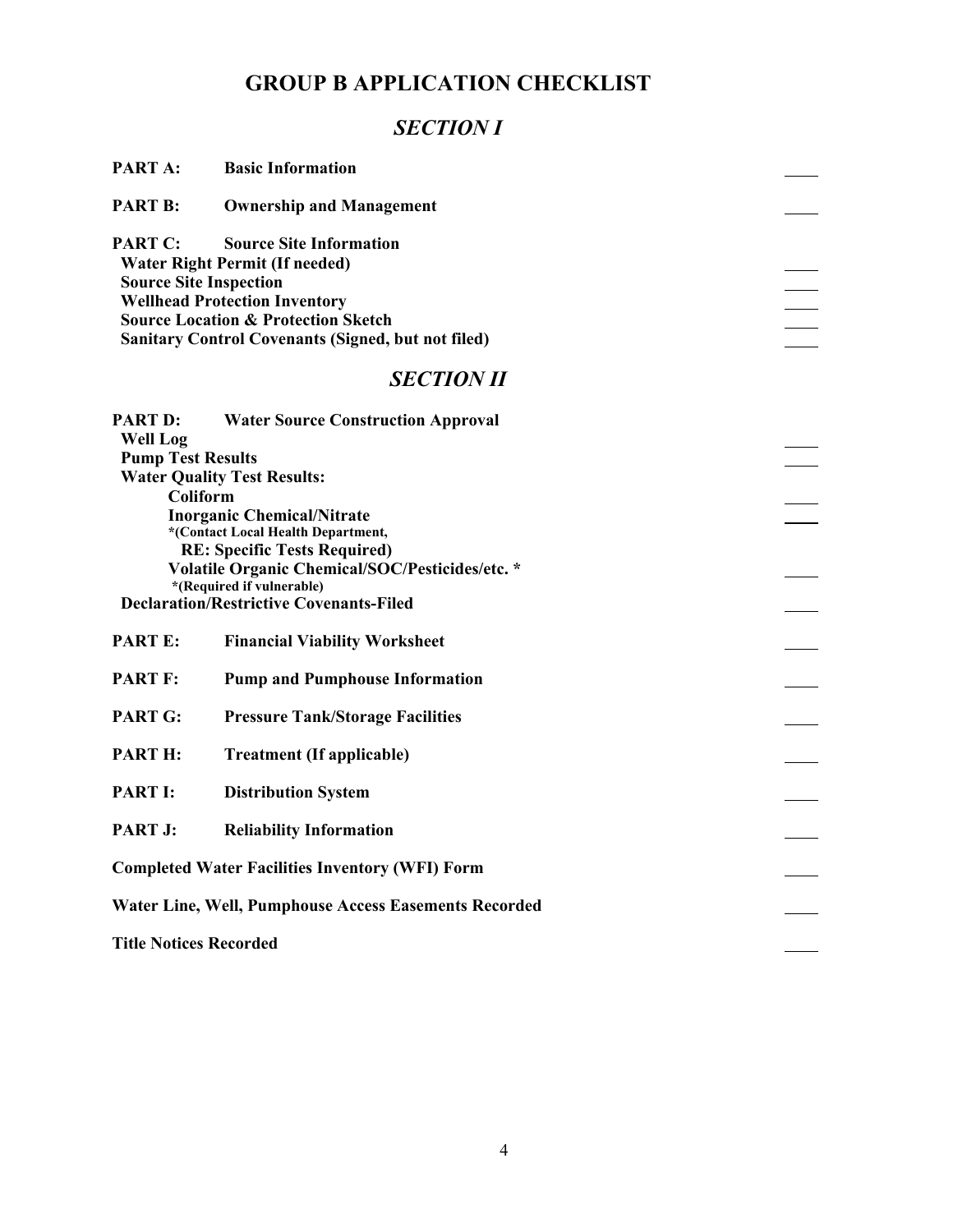## *SECTION I*

#### **For additional assistance in completing parts A through C of this workbook, refer to Appendix I, Basic System and Source Information**

#### **PART A: Basic System Information**

| 1. |      | 1 ART A. Dasit bystem 111101 mation                                                                                                                                      |
|----|------|--------------------------------------------------------------------------------------------------------------------------------------------------------------------------|
| 2. |      |                                                                                                                                                                          |
| 3. |      |                                                                                                                                                                          |
| 4. |      | Well Site Tax Parcel Number:                                                                                                                                             |
| 5. |      | Legal Description of Well Site: (1/4), (1/4)<br>Section Township Range<br>Subdivision Name or Number                                                                     |
| 6. |      | <b>Year System Installed:</b>                                                                                                                                            |
| 7. |      | Located in Critical Water Supply Service Area: Yes: No:<br>(Refer to Appendix I, Part A, #2 for additional information.)                                                 |
|    |      | If yes, Name of Coordinated Water System Plan: ___________<br>If yes, Name of Existing System having priority for providing service:                                     |
|    |      | Note: Must submit justification for developing new independent system.                                                                                                   |
|    |      | If no, provide written verification that you have contacted each of the following to<br>determine whether direct or satellite service could be provided:                 |
|    | i.   | If applicable, the public water system which has a service area identified in a<br>DOH approved water system plan was contacted regarding the possibility of<br>service. |
|    | ii.  | Each existing public water system serving property within 1000 feet of the<br>subject property.                                                                          |
|    | iii. | Available DOH-approved satellite management agencies.                                                                                                                    |
|    |      |                                                                                                                                                                          |

8. **Number of Services:** Existing Proposed  **Please provide Parcel Number and Address of Service:**

 (**NOTE:** Each customer or residential connection is a service, i.e., house, lot, apartment, mobile home space, or commercial hookup)

<u> 1989 - Johann Stoff, deutscher Stoffen und der Stoffen und der Stoffen und der Stoffen und der Stoffen und der</u> 

9. **Type of Service:** (Enter the number of service connections in each appropriate blank space) Permanent\_Temporary\_Seasonal\_Residential\_Recreational\_

Commercial Rural Permanent or Daily Population Served

#### 10. **Vicinity and Service Area Sketch:**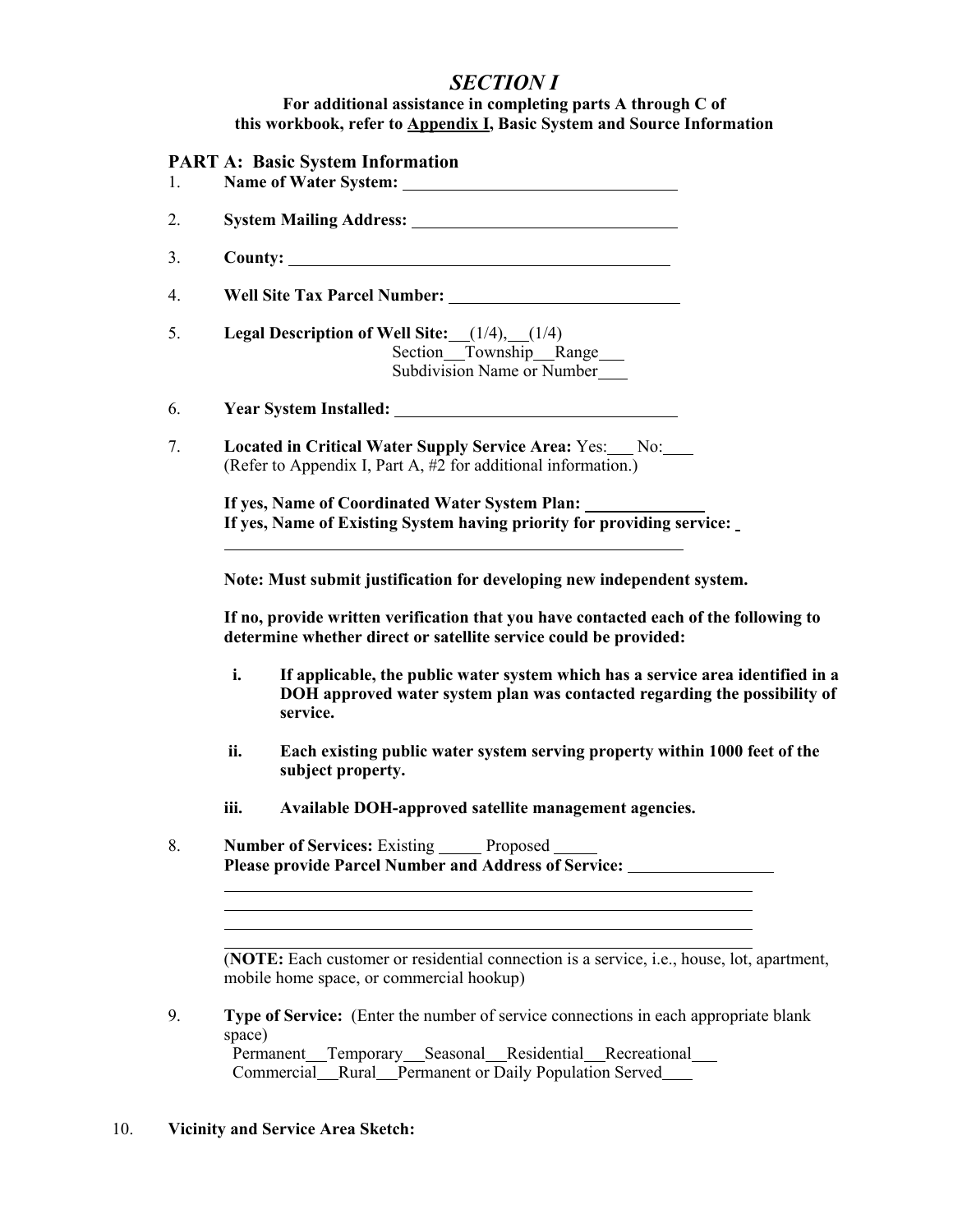(Sketch in the space provided below, or a simple map showing directions to the site and the area to be served by this system. Include at least two crossroads).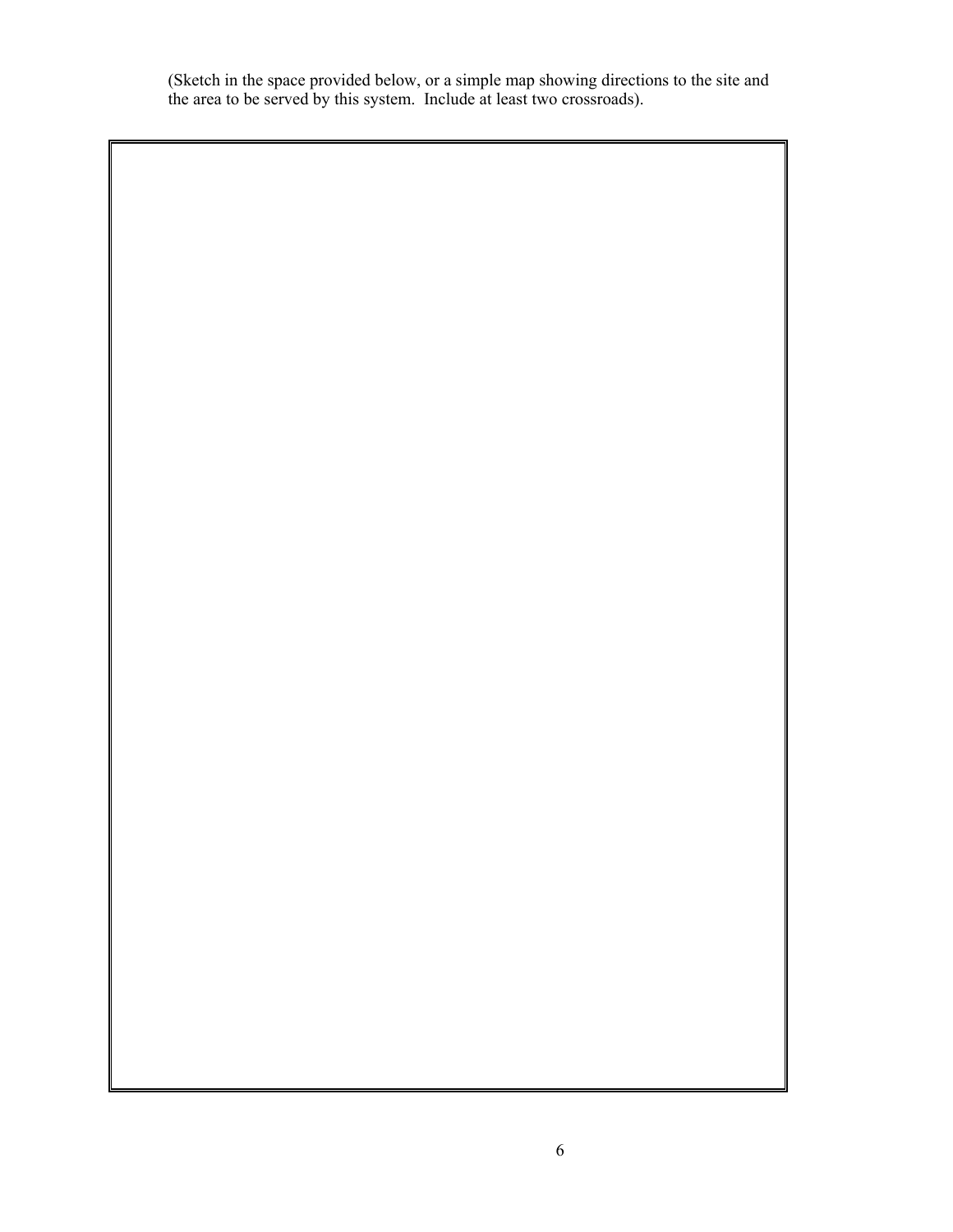## **PART B: Ownership and Management**

| 1. | Water System Owner: Enter name of person(s), association or corporation. If an<br>association or corporation has been formed, attach a copy of the association by-laws,<br>joint use & maintenance agreement, or other documents providing information regarding<br>future financial and maintenance responsibilities. If the system is owned by one or more<br>individuals, the owner(s) must attach and sign a statement of responsibility or<br>complete Item #2 below for any maintenance or repairs involved in the continuing<br>operation of the system. See Appendix I, Part B for additional information. |
|----|--------------------------------------------------------------------------------------------------------------------------------------------------------------------------------------------------------------------------------------------------------------------------------------------------------------------------------------------------------------------------------------------------------------------------------------------------------------------------------------------------------------------------------------------------------------------------------------------------------------------|
|    | Name                                                                                                                                                                                                                                                                                                                                                                                                                                                                                                                                                                                                               |
|    | Address<br><u> 1989 - Johann Barbara, martxa alemaniar arg</u>                                                                                                                                                                                                                                                                                                                                                                                                                                                                                                                                                     |
|    | <u> 1989 - Johann Barbara, martin amerikan basar dan basa dan basa dan basa dan basa dan basa dan basa dan basa</u><br>Telephone Number (day) (evening)                                                                                                                                                                                                                                                                                                                                                                                                                                                            |
| 2. | <b>Owner's Statement Of Responsibility:</b><br>I, the undersigned, do hereby attest that as the owner of this water system I am<br>responsible for any maintenance or repairs involved in the continuing operation<br>of this system                                                                                                                                                                                                                                                                                                                                                                               |
|    |                                                                                                                                                                                                                                                                                                                                                                                                                                                                                                                                                                                                                    |
|    |                                                                                                                                                                                                                                                                                                                                                                                                                                                                                                                                                                                                                    |
| 3. | System Contact Person: (if different than above)                                                                                                                                                                                                                                                                                                                                                                                                                                                                                                                                                                   |
|    |                                                                                                                                                                                                                                                                                                                                                                                                                                                                                                                                                                                                                    |
|    | Address and the state of the state of the state of the state of the state of the state of the state of the state of the state of the state of the state of the state of the state of the state of the state of the state of th                                                                                                                                                                                                                                                                                                                                                                                     |
|    | Telephone Number (day) (evening)                                                                                                                                                                                                                                                                                                                                                                                                                                                                                                                                                                                   |
| 4. | <b>Contact Person For Maintenance, Water Quality Sampling, Customer Notification,</b><br>And Complaint Response: (if different than above)                                                                                                                                                                                                                                                                                                                                                                                                                                                                         |
|    | Name                                                                                                                                                                                                                                                                                                                                                                                                                                                                                                                                                                                                               |
|    |                                                                                                                                                                                                                                                                                                                                                                                                                                                                                                                                                                                                                    |
|    | Telephone Number (day) (evening)                                                                                                                                                                                                                                                                                                                                                                                                                                                                                                                                                                                   |
|    | NOTE: If this system is owned or operated by a Satellite Management Agency,                                                                                                                                                                                                                                                                                                                                                                                                                                                                                                                                        |

please attach a copy of the agreement.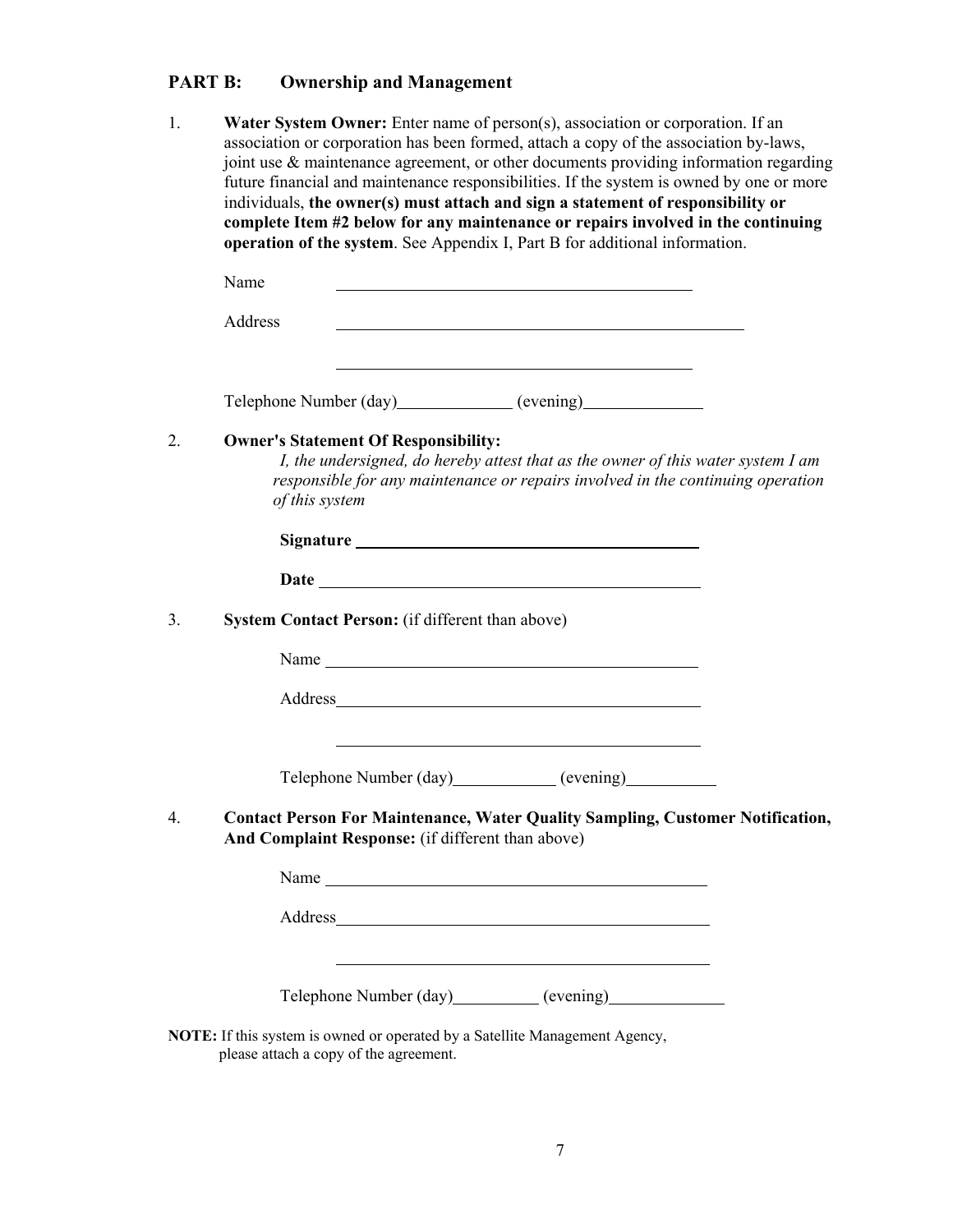## 5. **Person Preparing This Workbook:**

|    | Name                                                |                                                                                                                                                                                                                                |
|----|-----------------------------------------------------|--------------------------------------------------------------------------------------------------------------------------------------------------------------------------------------------------------------------------------|
|    | Company                                             |                                                                                                                                                                                                                                |
|    | Address                                             |                                                                                                                                                                                                                                |
|    |                                                     |                                                                                                                                                                                                                                |
|    |                                                     | Telephone Number (day) (evening)                                                                                                                                                                                               |
| 6. | <b>Owner's Statement Of Accuracy:</b><br>knowledge. | I, the undersigned, do hereby attest that I am the owner of this water system and<br>that the information provided in this workbook is accurate to the best of my                                                              |
|    |                                                     | Signature Signature Signature Signature Signature Signature Signature Signature Signature Signature Signature Signature Signature Signature Signature Signature Signature Signature Signature Signature Signature Signature Si |
|    | <b>Date</b>                                         |                                                                                                                                                                                                                                |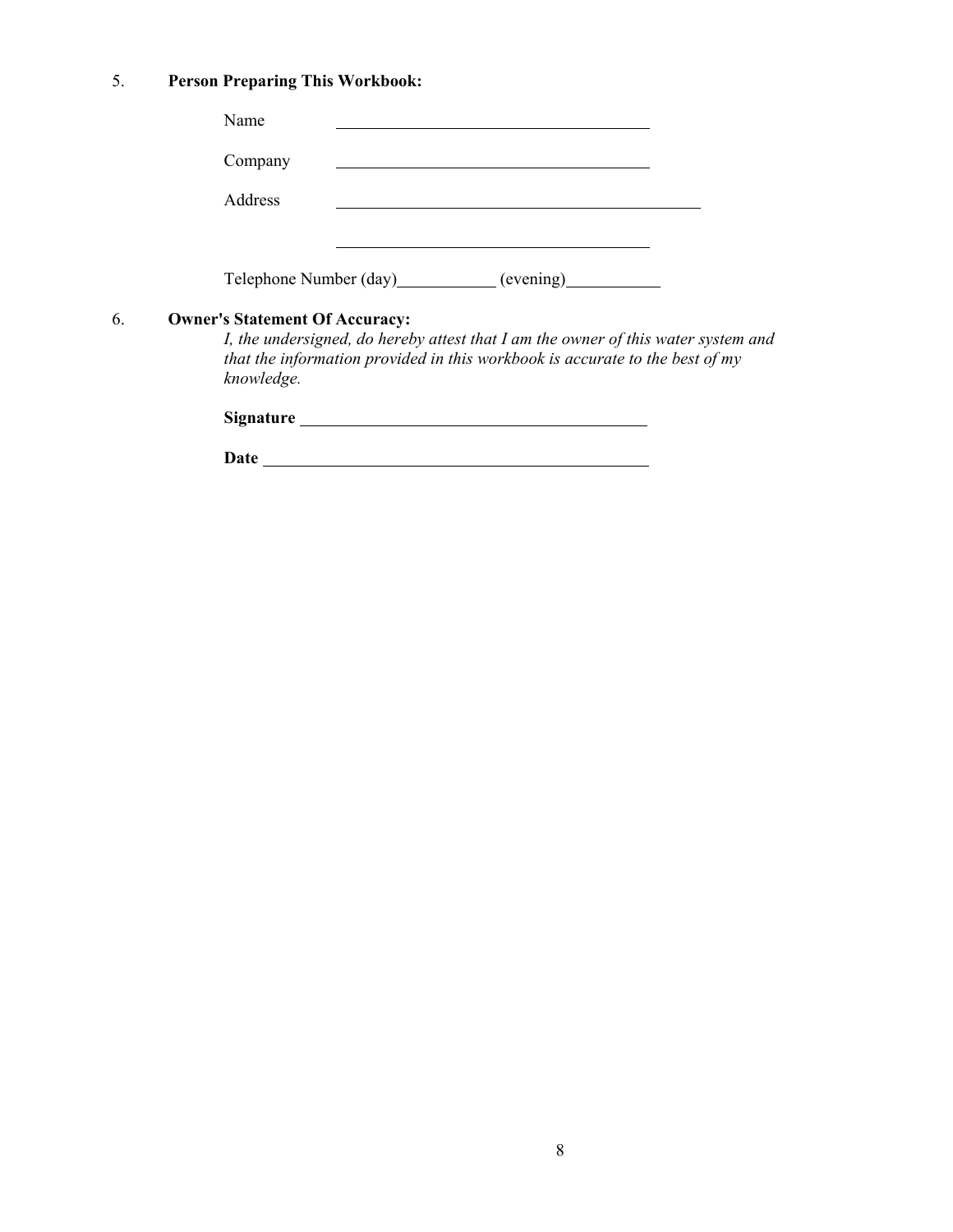#### **PART C: Water Source Approval**

l

(**NOTE:** If your water source is a spring or surface water, contact Washington Department of Health for special requirements)

1. **Water Right Permit:** (See Appendix I, Part C, #1 for requirements) Attach a copy of water right permit (if required). a. Is separate irrigation provided? Yes  $No$  (if yes, source of irrigation is:

(**NOTE:** Source could be private wells or surface water, non-district.)

2. **Well Site Inspection Report:** All Group B Water Systems **must** have a well site inspection. (See Appendix I, Part C, #2 for requirements). No inspections will be conducted until after a formal application is received. Some local health departments offer this service. *If this service is not available from your local health department*, contact your DOH regional office to schedule an inspection. Attach a copy of the inspection report. If any improvements were recommended, attach receipts, work orders or photographs to show that the work was completed. Answer the following:

a. Date Of Inspection:

b. Name And Department Of Inspector:

c. Recommendations/Comments:

3. **Sanitary Control Zone:** The owner(s) of a public water system must prevent uses of the land within at least a 100 ft. radius around the well which could contaminate the water source.

 a. **Site Protection Map:** (See Appendix I, Part C,#3 b for explanation) Sketch in the space provided on page 11, or **attach** a detailed topographical map or plat clearly showing the well site, ground slope, a 600 ft. radius around the well, and distances from the well to property lines, buildings, roads and potential sources of contamination. **(Note: Either the sketch or the attached map should be of sufficient scale to accurately identify all of the required details noted above.)**

b. **Wellhead Protection Inventory:** Please indicate if any of the following are present within a circular area around your water source having a minimum 600 foot radius. The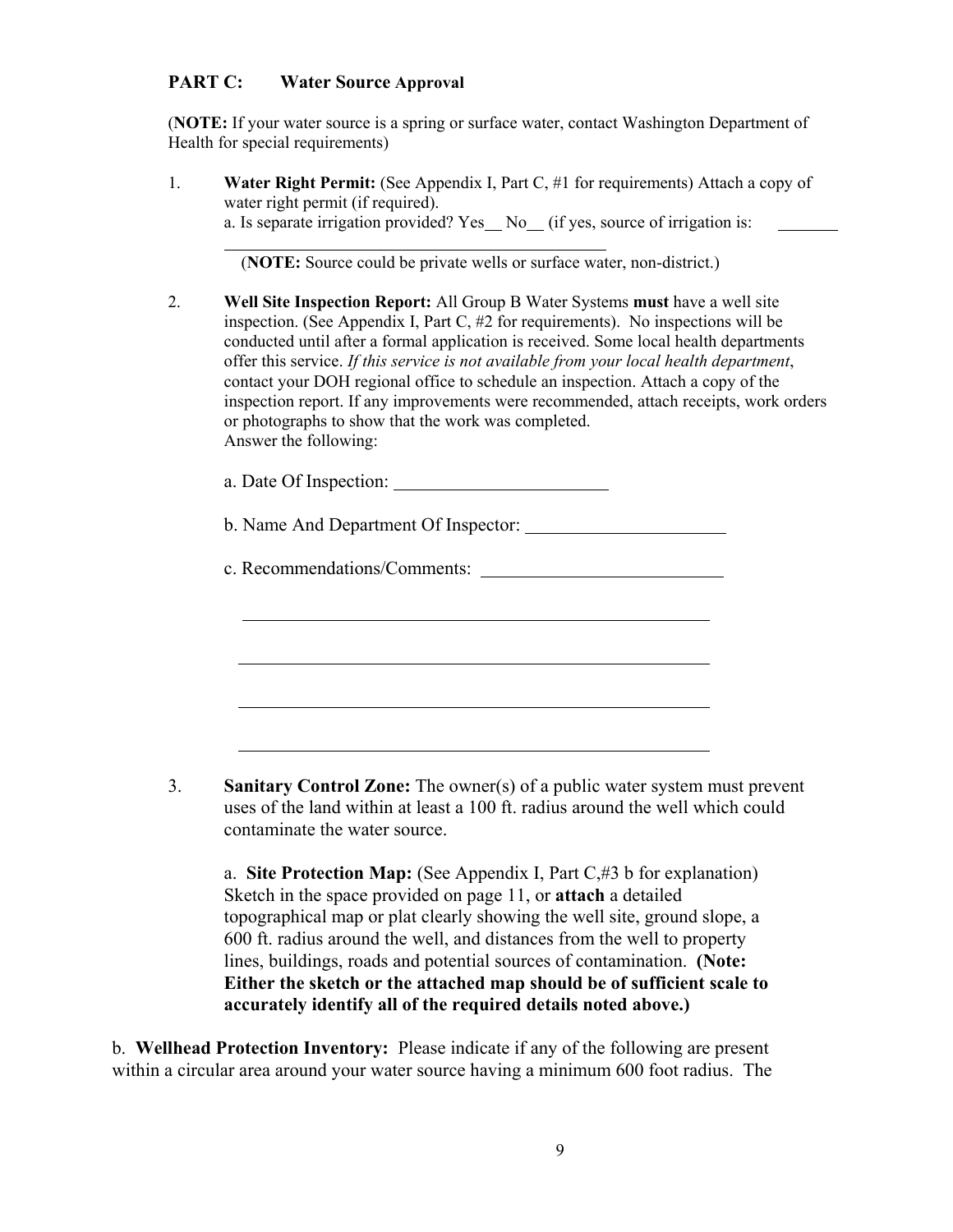600 foot radius being equivalent to the ten year ground water travel time. Please indicate these potential sources of contamination on the Site Protection Map.

|                                                                        | Yes | No | Unknown |
|------------------------------------------------------------------------|-----|----|---------|
| Likely pesticide application<br>(commercial agriculture & residential) |     |    |         |
| Stormwater injection wells<br>or disposal areas                        |     |    |         |
| Other injection wells                                                  |     |    |         |
| Abandoned ground water wells                                           |     |    |         |
| Landfills, dumps, disposal areas<br>within 1000 ft.                    |     |    |         |
| Known hazardous materials site<br>within 1000 ft.                      |     |    |         |
| Water sources with known<br>water quality problems                     |     |    |         |
| Population density greater than 1 house/acre                           |     |    |         |
| Residential septic tanks<br>and drainfields                            |     |    |         |
| Underground and above ground<br>storage tanks                          |     |    |         |
| Sewer lines                                                            |     |    |         |

c. **Sanitary Control Covenants:** Attach copies of any Declaration of Covenants or Restrictive Covenants that have been prepared to protect the water source from activities or practices that could cause contamination. See Appendix I, Part C-4. Covenants do not need to be filed with the County Auditor until the source has been completed.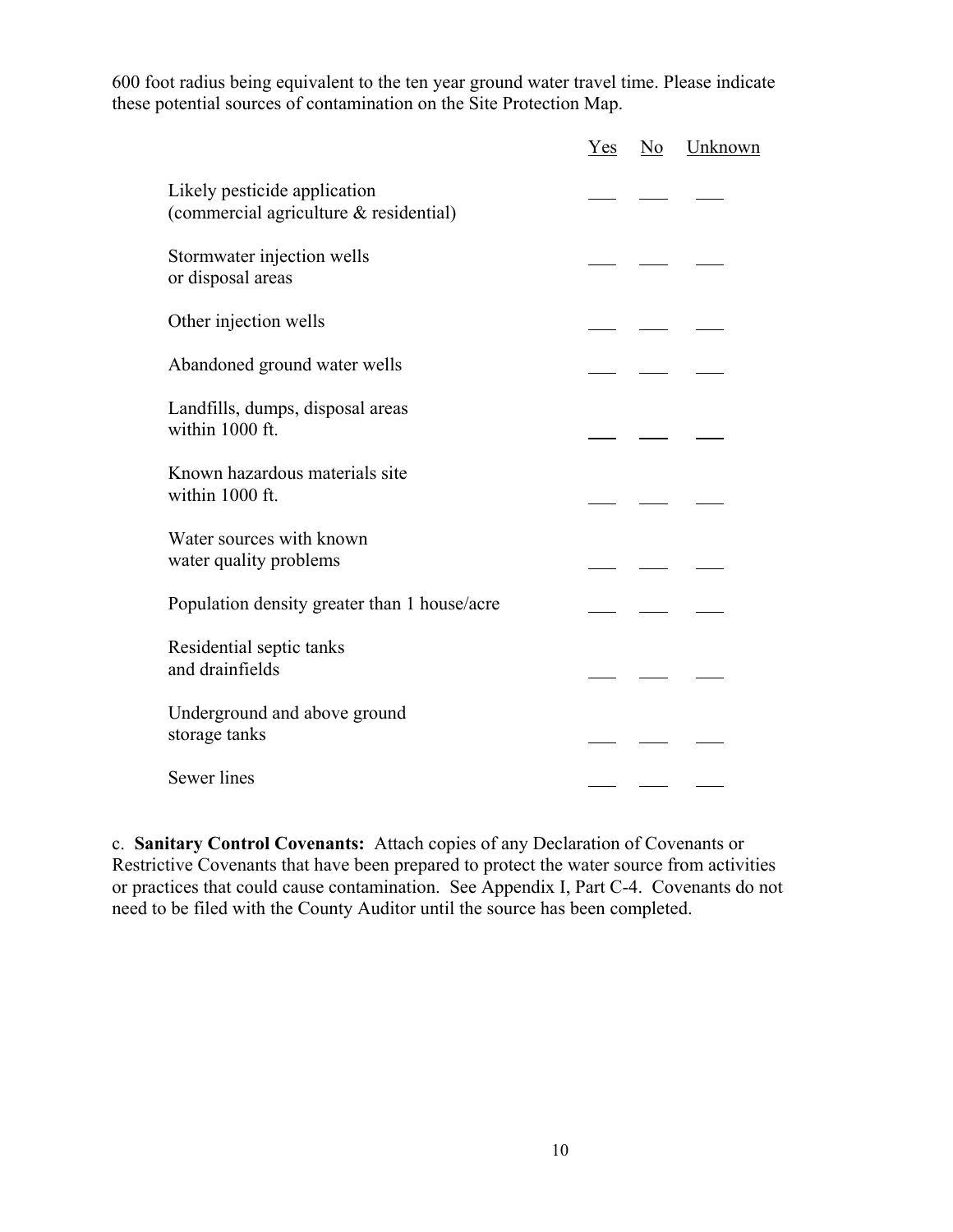d. Site Protection Map (Refer to Appendix I, Part C, #3b):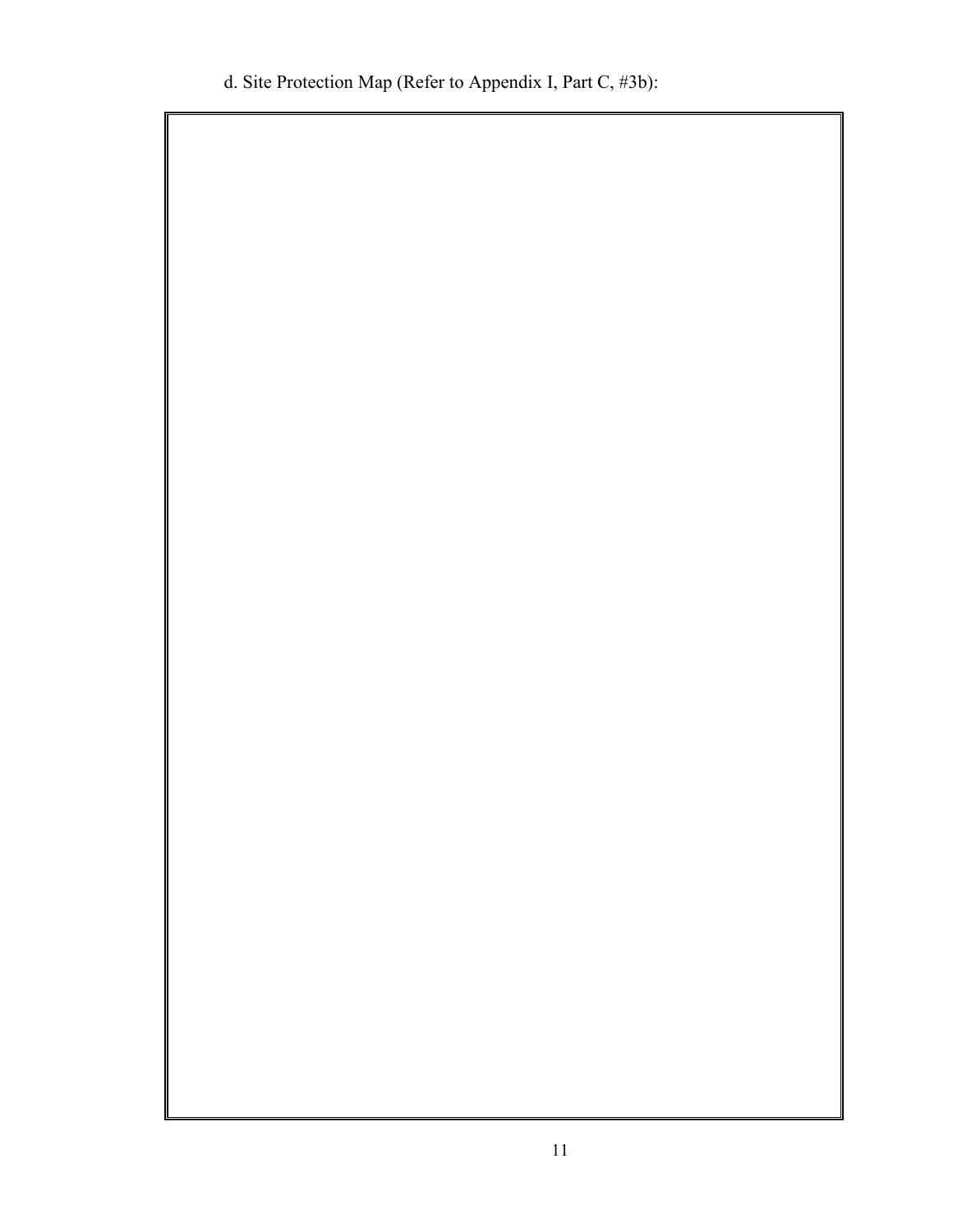#### *SECTION II*  **For additional assistance in completing parts D through J of this workbook, refer to Appendix II, Group B Water System Design**

#### **PART D: Water Source Information**

1. **Well Construction:**

 a. Existing Well New Well b. Well Log: Attached \_\_ Not Available \_\_ (See Appendix II, Part  $\overline{D, \#1}$  for explanation)

If well log is not available, please provide the following information:

- 1. Well Depth
- 2. Casing Diameter To What Depth? Casing material?
- 3. Normal Or Static Water Level
- 4. Surface Seal? Yes \_\_\_ No \_\_\_ To Depth \_\_\_ Material? \_\_\_\_\_\_
- 5. Ground Surface Elevation (above mean sea level)
- 6. Screens or Perforations? Yes \_\_\_ No \_\_\_ Depth? \_\_\_\_

 d. **Totalizing Source Meter:** Attach documentation that a totalizing source meter will been installed on each source. (As an ongoing operational requirement, this meter shall be read monthly and the reading recorded.)

- e. How will water level measurements be made? Permanent Airline Tape None Other (Specify)
- 2. **Pump Test Results:** (See Appendix II, Part D #2 for explanation) Attach a copy of pump test and from results answer:
	- a. Source Capacity (gpm):
	- b. Measured Drawdown From Static Water Level:
- 3. **Water Quality Tests:** (All water quality tests must be performed by state certified laboratories and results must be on state approved forms. For additional details refer to Appendix II, Part D #3.) Attach copies of the following test results:
	- a. **Bacteriological** (Coliform)
	- b. **Inorganic Chemical/Nitrate** (Contact local county health department for specific tests required in your area)
	- c. **Volatile Organic Chemical** (VOC) (If required by the department)
	- d. **Other Specific Tests/Analyses** (if in an area of special concern)
- 4. a. **Declaration Of Covenant:**

Include a copy of short plat showing covenants or Auditors File No.

b. **Restrictive Covenant:**

Include a copy of short plat showing covenants or Auditors File No.

 c. **Well, Water-line, and Equipment Easements:** Include a copy of short plat showing easements or Auditors File No.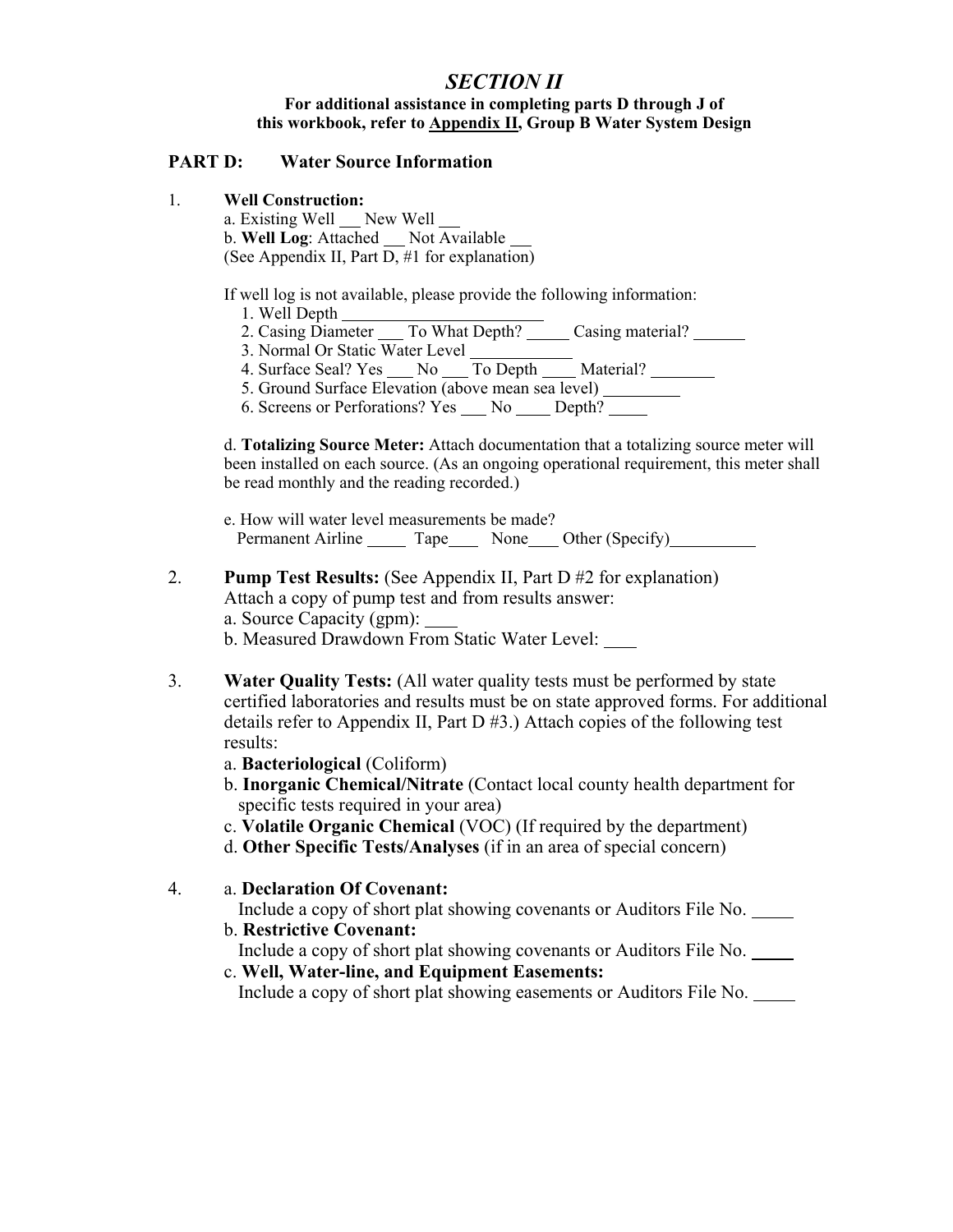#### **PART E. Financial (Viability) Worksheet**

Through the development of a projected budget, the goal of the Financial Viability Worksheet is to set in place plans, policies, and procedures that will enable the system owner(s) to have the ability to obtain sufficient funds, on a continuing basis, to cover the total cost of developing, constructing, operating and maintaining the system in compliance with State and Local drinking water regulations. Proposed rates must be adequate to cover any budget deficits identified in line 16. **For more information refer to Appendix II, Part E.**

| <b>ANNUAL EXPENSES</b>                                                                                               | Initial<br>Development | After Full Development<br>or Build-out |
|----------------------------------------------------------------------------------------------------------------------|------------------------|----------------------------------------|
| 1. Wages & Benefits                                                                                                  | \$                     | $\frac{1}{2}$                          |
| 2. Electricity $\&$ other utilities                                                                                  | \$                     | \$                                     |
| 3. Chemicals & Treatment                                                                                             | \$                     | \$                                     |
| 4. Monitoring Costs                                                                                                  | \$                     | \$                                     |
| 5. Materials, Supplies, & Repairs                                                                                    | $\mathbb{S}^-$         | $\mathbb{S}$                           |
| 6. Taxes/Assessments                                                                                                 | \$                     | \$                                     |
| 7. Insurance/Misc. Expenses                                                                                          | \$                     | \$                                     |
| 8. Subtotal - Operating Expenses                                                                                     | \$                     | \$                                     |
| 9. 10% Contingency                                                                                                   | \$                     | $\frac{1}{2}$                          |
| 10. Principal and Interest Payments                                                                                  | \$                     | \$                                     |
| 11. System Replacement                                                                                               | \$                     | \$                                     |
| 12. Total Revenue Required                                                                                           | \$                     |                                        |
| ANNUAL REVENUE FROM SOURCES OTHER THAN WATER RATES<br>13. Hook Up/Other User Fees                                    | \$                     | \$                                     |
| 14. Other Revenue                                                                                                    | \$                     | \$                                     |
| 15. Total Non Water Rate Revenue                                                                                     | \$                     | \$                                     |
| ANNUAL WATER RATE CALCULATIONS<br>16. Budget Surplus/Deficit<br>(Line 15 minus line 12)<br>17. Number of Connections | \$                     | \$                                     |
| 18. Annual Water Rate <sup>®</sup><br>(Line 16 divided by Line 17)                                                   | <u>\$</u>              | \$                                     |

( \* Note: If individual meters are used, this can be the average rate, with individual rates varying depending on usage.) **PART F: Pump and Pumphouse Information**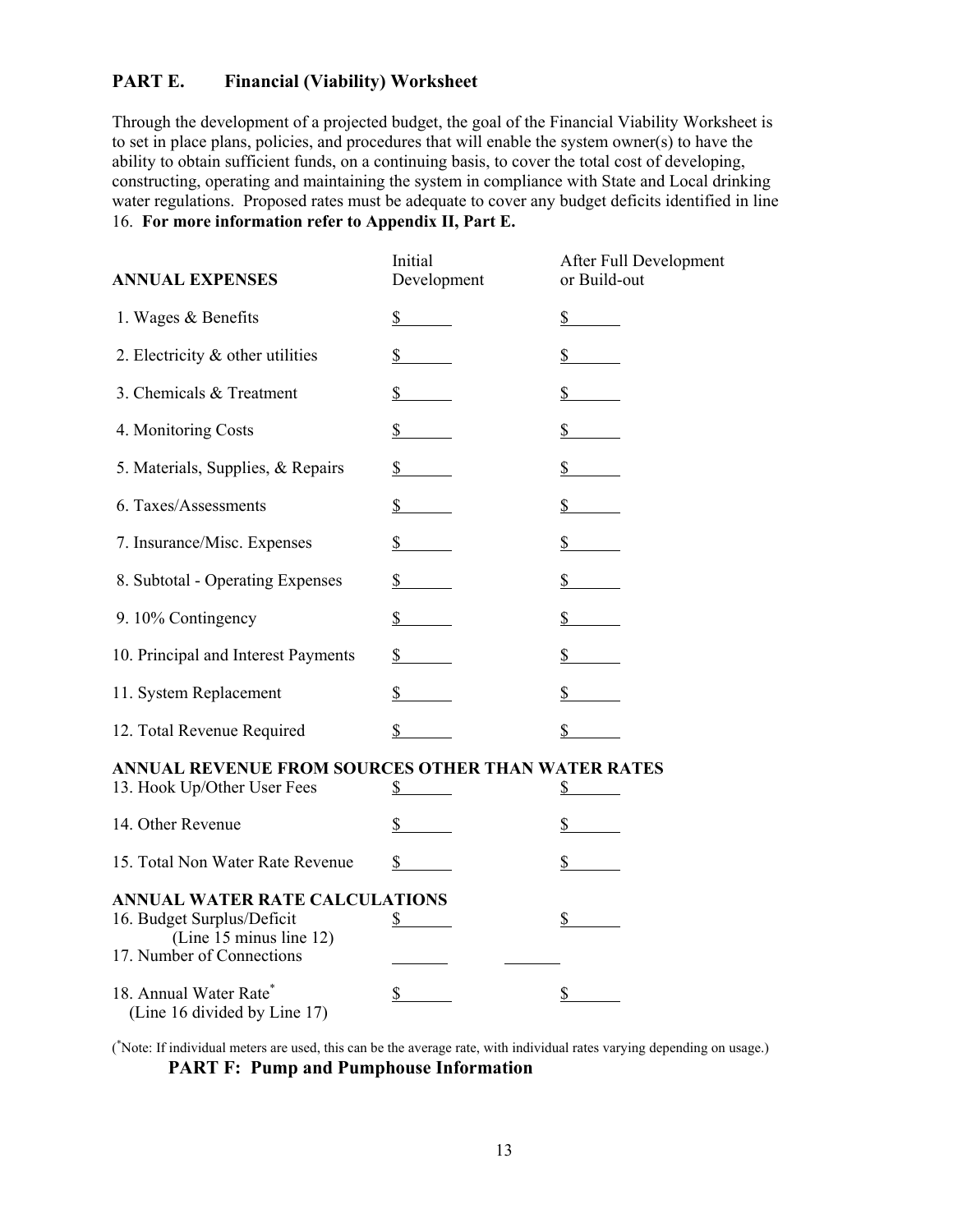- 1. **Source Capacity:** (See Appendix II, Part F)
	- a. Number of connections \_\_\_\_, Maximum required peak flow \_\_\_\_ (gpm) from pg 5, Appendix II
	- b. Required daily production  $(gpm)$ ,  $(gpd)$
	- c. Source Capacity (gpm): \_\_\_\_\_\_

#### 2. **Source Pump**

- a. Pump rate gpm (must be no less than required peak instantaneous demand)
- b. Required Pump Head. First determine the headloss that will be associated with the water system by using Table A below.

| From: | To: | <b>Connection: Peak Hourly</b><br><b>Design Flow</b> | Diameter   Headloss | per 100' | Length | <b>Total</b><br><b>Headloss</b> |
|-------|-----|------------------------------------------------------|---------------------|----------|--------|---------------------------------|
|       |     |                                                      |                     |          |        |                                 |
|       |     |                                                      |                     |          |        |                                 |
|       |     |                                                      |                     |          |        |                                 |
|       |     |                                                      |                     |          |        |                                 |
|       |     |                                                      |                     |          |        |                                 |
|       |     |                                                      |                     |          |        |                                 |
|       |     |                                                      |                     |          |        |                                 |
|       |     |                                                      |                     |          |        |                                 |
|       |     |                                                      |                     |          |        |                                 |
|       |     |                                                      |                     |          |        |                                 |
|       |     |                                                      |                     |          |        |                                 |
|       |     |                                                      |                     |          |        |                                 |
|       |     |                                                      |                     |          |        |                                 |
|       |     |                                                      |                     |          |        |                                 |

#### **TABLE A - Headloss**

 If using Option A see either Tables 1 or 3, if using Option B refer to Tables 2 or 4 , Appendix II for values.

Headloss per 100 feet = See Table 3, Appendix II for values.

\*\* Select the single largest total headloss of pipe to a connection and use this value where it asks for the headloss in Table B on the following page.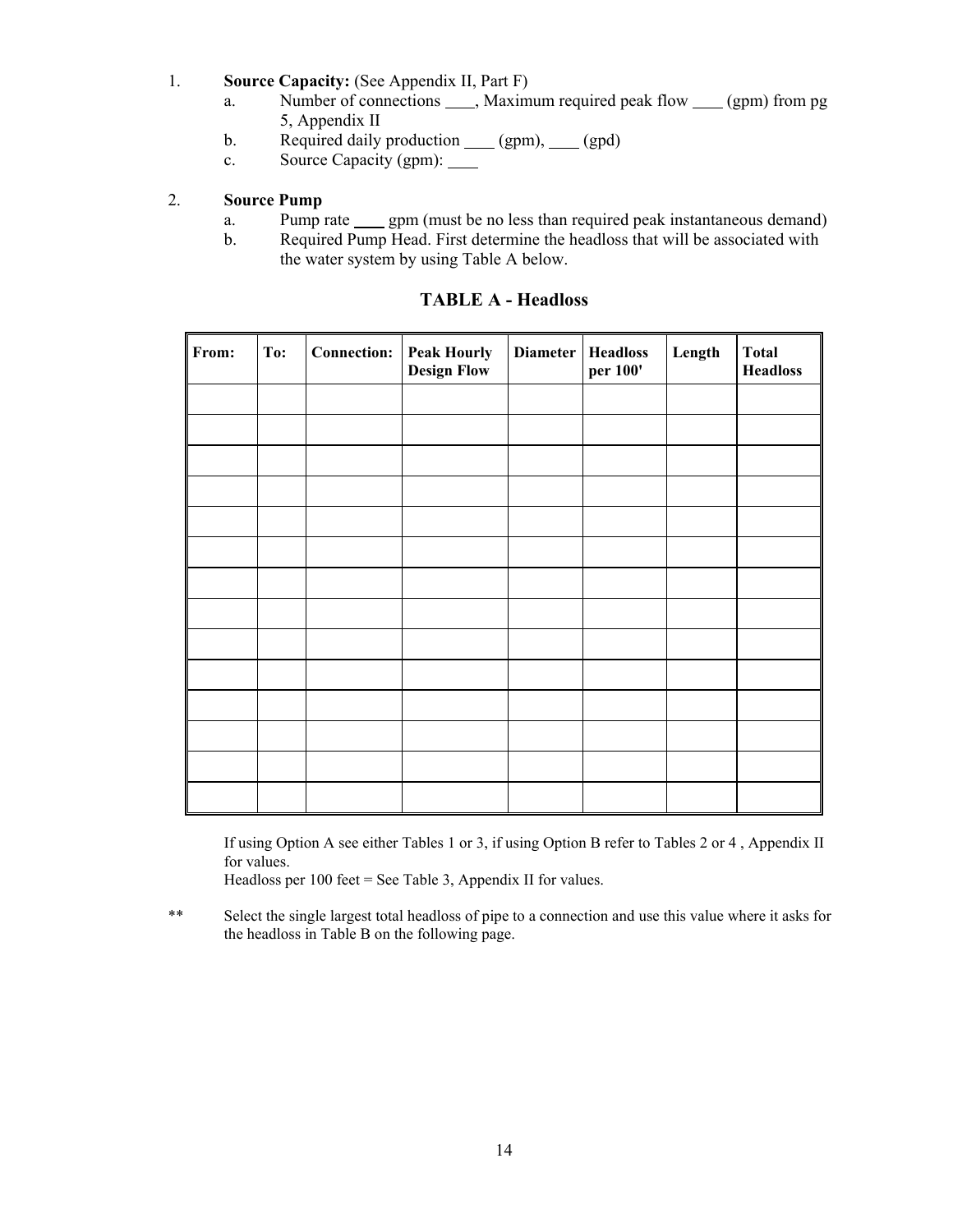|                                                                                 | <b>WELL PUMP</b> | PUMP#2 (BOOSTER<br>PUMP IF NEEDED) o |
|---------------------------------------------------------------------------------|------------------|--------------------------------------|
| DISTANCE FROM PUMPING LEVEL<br>IN WELL TO GROUND SURFACE<br>(WELL HEAD)**       | FEET             | FEET                                 |
| ELEVATION DIFFERENCE FROM<br>WELL HEAD TO POINT OF<br><b>DELIVERY</b>           | <b>FEET</b>      | FEET                                 |
| <b>GREATEST HEADLOSS</b><br>(Note: This number from hydraulic analysis-Table A) | FEET             | FEET                                 |
| PRESSURE RESIDUAL HEAD (30 PSI<br>$= 70$ FEET OF HEAD)                          | <b>FEET</b>      | FEET                                 |
| TOTAL REQUIRED PUMP HEAD                                                        | FEET             | FEET                                 |

#### **TABLE B - Required Pump Head**

\* Provide headloss if riser pipe length is greater than 100 feet. Also provide diameter of pipe, length and type of pipe used.

 $\bullet$  Distance from pumping level in well to ground surface (Static water level + Drawdown) If pumping to nonpressurized storage, then the residual would be zero.

Also use this method if the source pump delivers to a storage tank where repumping is necessary; then a residual of 0 or close to 0 may be considered in pump sizing.

#### **o For Booster pumps a licensed Professional Engineer is required.**

**NOTE:** For more than one source, repeat above calculations.

#### 3. **Required Pump**

Total required pump head  $f$ t.

Pump Rate\_\_\_\_\_\_\_ gpm

Select pump from pump catalog for <u>head and pump rate of sepm</u>.

#### 4. **Pump Specifications:**

 a. Type b. Manufacturer c. Model  $\_\_\_\_\$  d. RPM  $\_\_\$ e. Horsepower f. Pump  $\overline{\text{Rate (gpm)}}$  g. Single phase/Three phase? (Attach Pump Curve or Performance Chart)

#### 5. **Booster Pump: (NOTE: If system design requires booster pumping, the system must be designed by a professional engineer.)**

- $i.$  Pump rate  $\_\_\_\_$  gpm.
- ii. Required pump head
- iii. Select pump from catalog for \_\_\_\_ head and well pump rate of \_\_\_ gpm.
- a. Type b. Manufacturer
- c. Model \_\_\_\_\_\_\_ d. RPM \_\_\_\_\_\_\_ e. Horsepower

c. Model  $\frac{u}{v}$  d. RPM  $\frac{v}{v}$  e. Horsepower  $\frac{v}{v}$ <br>f. Pump Rate (gpm)  $\frac{u}{v}$  g. Single phase/Three phase?

(Attach Pump Curve or Performance Chart)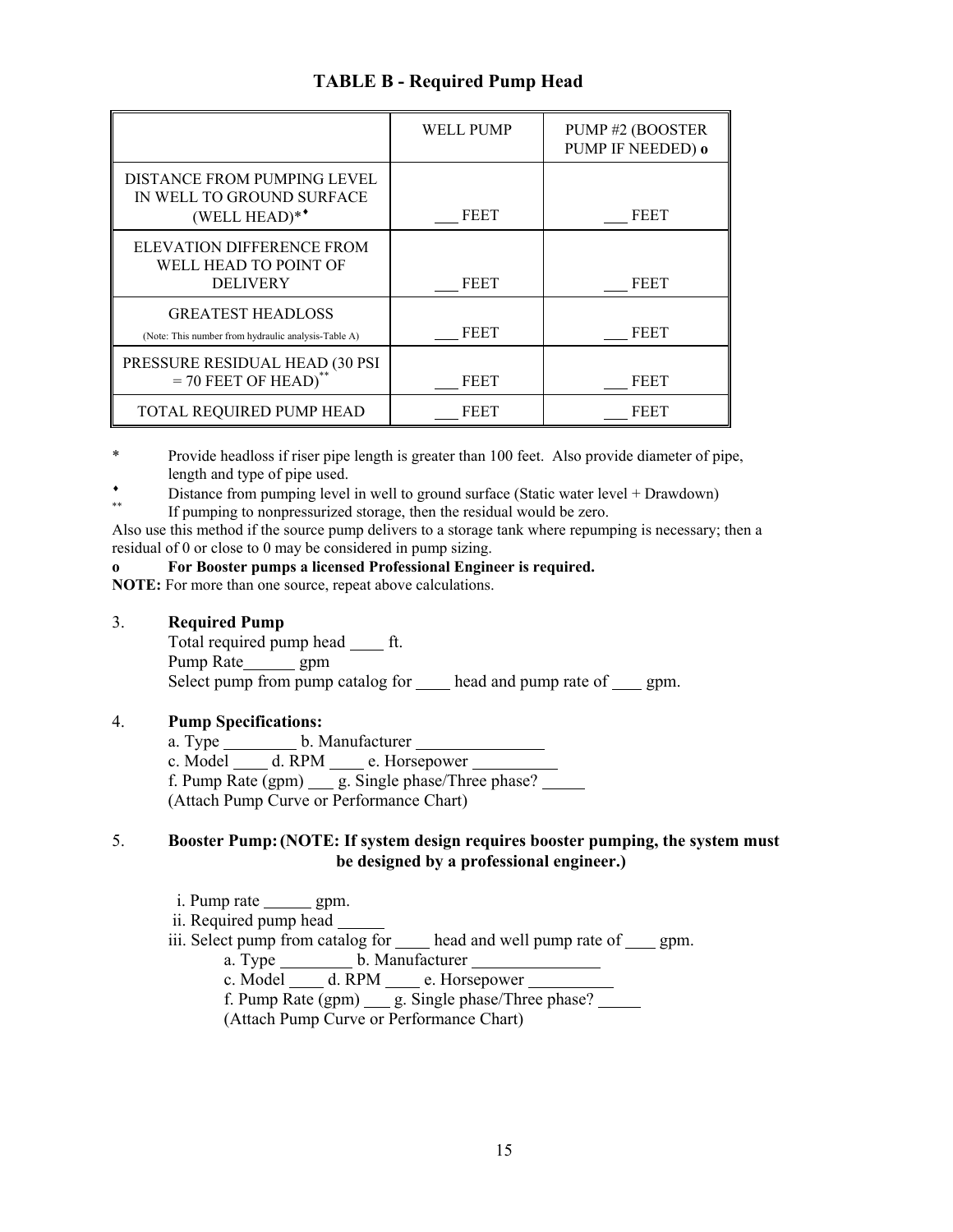6. **Pumphouse** (Complete this section if applicable. Note: The pumphouse shall be adequately designed to allow access, removal and service of equipment.)

Well located: \_\_\_\_ in pumphouse in pit outside pump house

 If pitless adapter used, please note make and model #: (**Note:** Pitless unit must comply with NSF or DOH standards.)

Additional information:

- a. Sanitary Seal on Well Casing? Yes No No
- b. Pressure Gauge? Yes \_ No \_
- c. Does Well Casing extend a minimum 6 inches above finished floor surface? Yes No Cextends a minimum 6 inches above finished floor surface)
- d. Screened Casing Vent? Yes \_\_ No \_\_
- e. Insulation?  $Yes \_\_No \_\_$
- f. Heating?  $Yes \_ No \_$ (heater should be wall mounted and thermostat controlled)
- g. Approved Wiring? Yes \_\_ No \_\_ (**NOTE:** Wiring must be inspected by Washington Department of Labor and Industries)
- h. Concrete Flooring? Yes \_\_ No \_\_ (minimum 4 inches thick and sloped away from well toward floor drain)
- I. Floor Drain? Yes No (Piping for floor drains should be daylighted away from building)
- j. Sample Tap Prior To Pressure Tank? Yes No \_\_
- k. Pumphouse Ventilation? Yes \_\_ No\_\_
- l. Locks For Doors? Yes \_\_ No \_\_
- m. Rodent Proof?  $Yes \_ No \_$

#### **PART G: Pressure Tank/Storage Facilities**

| 1. | <b>Pressure Tank:</b>                                                         |
|----|-------------------------------------------------------------------------------|
|    | a. Manufacturer ______________ Model _________                                |
|    | b. ASME _______ or equivalent ______(Attach specifications)                   |
|    | c. Is Pressure tank for Pump protection? Yes __ No __, Other purpose ____, or |
|    | both uses $\_\_\_\$ .                                                         |
|    | d. Is Pressure tank used for other purposes? Yes ____ No ____                 |
|    | If yes, what purpose?                                                         |
|    | e. Pressure Tank Is Horizontal _____ Vertical _____                           |
|    | Bladder Type ____ Other ____                                                  |
|    | If <i>Other</i> , Answer:                                                     |
|    | Air Makeup By: Snifter Valve Compressor                                       |
|    |                                                                               |
|    | f. Capacity: Gallons                                                          |
|    | g. ASME Pressure Relief Valve Installed? Yes __ No __                         |
|    | h. Pressure Range Settings: Minimum Maximum                                   |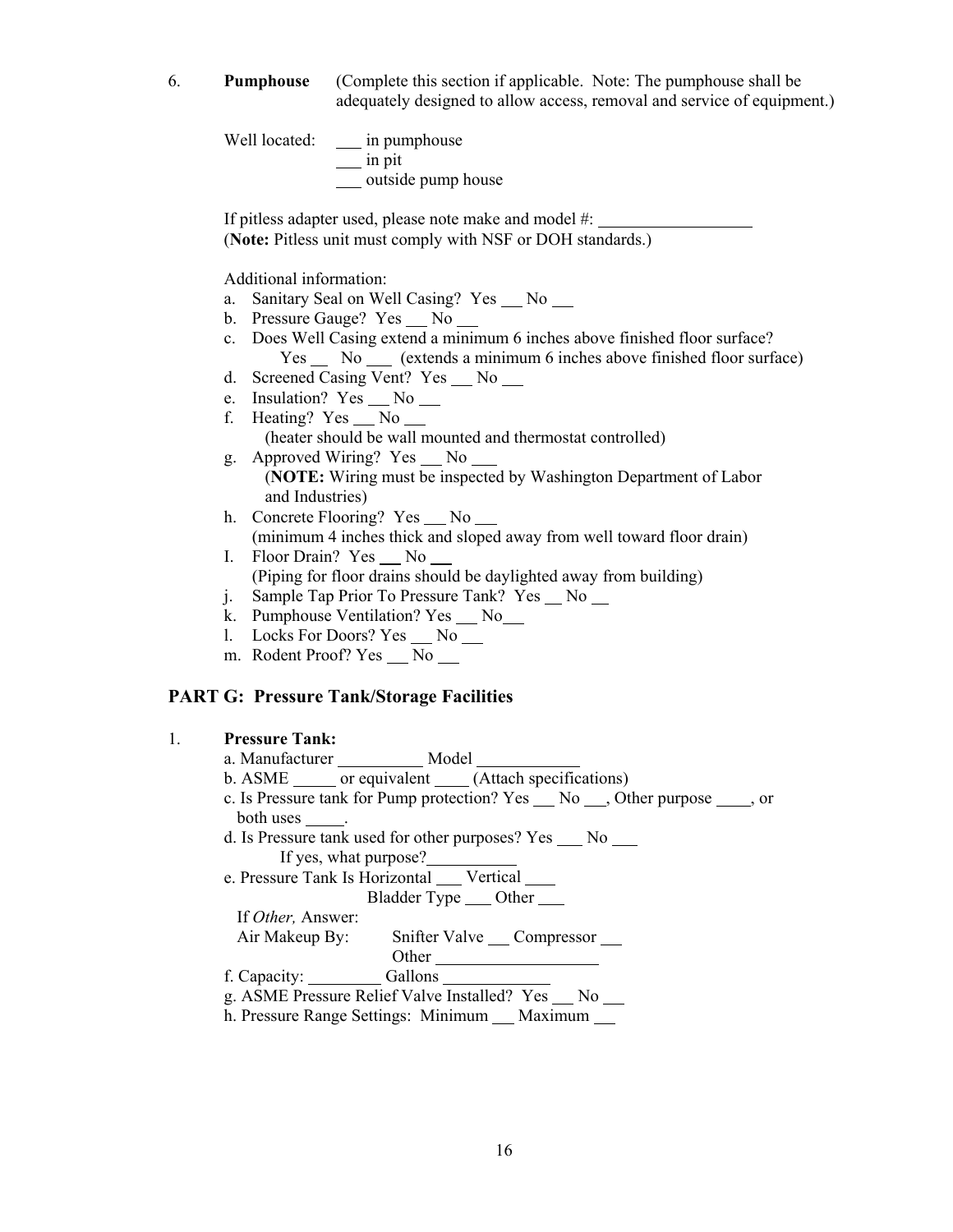2. **Storage Tank**\*:

#### **(NOTE: If system design requires nonpressurized storage, the system must be designed by a professional engineer.)**

a. Manufacturer \_\_\_\_\_\_\_\_\_\_\_\_ Model \_\_\_\_\_\_\_\_\_ b. Capacity (In Gallons) c. Dimensions:  $L x$   $W x$   $H$  d. Material: e. Screened Venting Provided? Yes \_\_ No f. Tightly Sealed Access Provided? Yes No g. Drain Provided? Yes No \_\_\_

> \* **Note:** Tanks must be approved for drinking water contact by NSF or ANSI or equivalent. In addition, if different multiple tanks are utilized, the same information for each tank must be provided.

#### **PART H: Treatment**

1. Chlorination for: Precaution \_\_\_\_\_, Bacteriological Quality \_\_\_\_\_\_

 For Hypochlorinators, please attach a completed Hypochlorination Facilities For Small Systems Submittal Checklist

2. Additional Treatment: If treatment is required, please indicate what is to be treated and the treatment device that you have selected.

**Note: All treatment systems other than simple chlorination must be designed by a licensed professional engineer in the State of Washington and must comply with NSF standards.** For Iron/Manganese treatment, all the items on Iron and Manganese Submittal Checklist available from DOH must be addressed. For other types of treatment include all calculations, design criteria, and pilot study data with this workbook. The treatment system must be inspected by the engineer after installation and a completion of construction report signed by him/her prior to final approval.